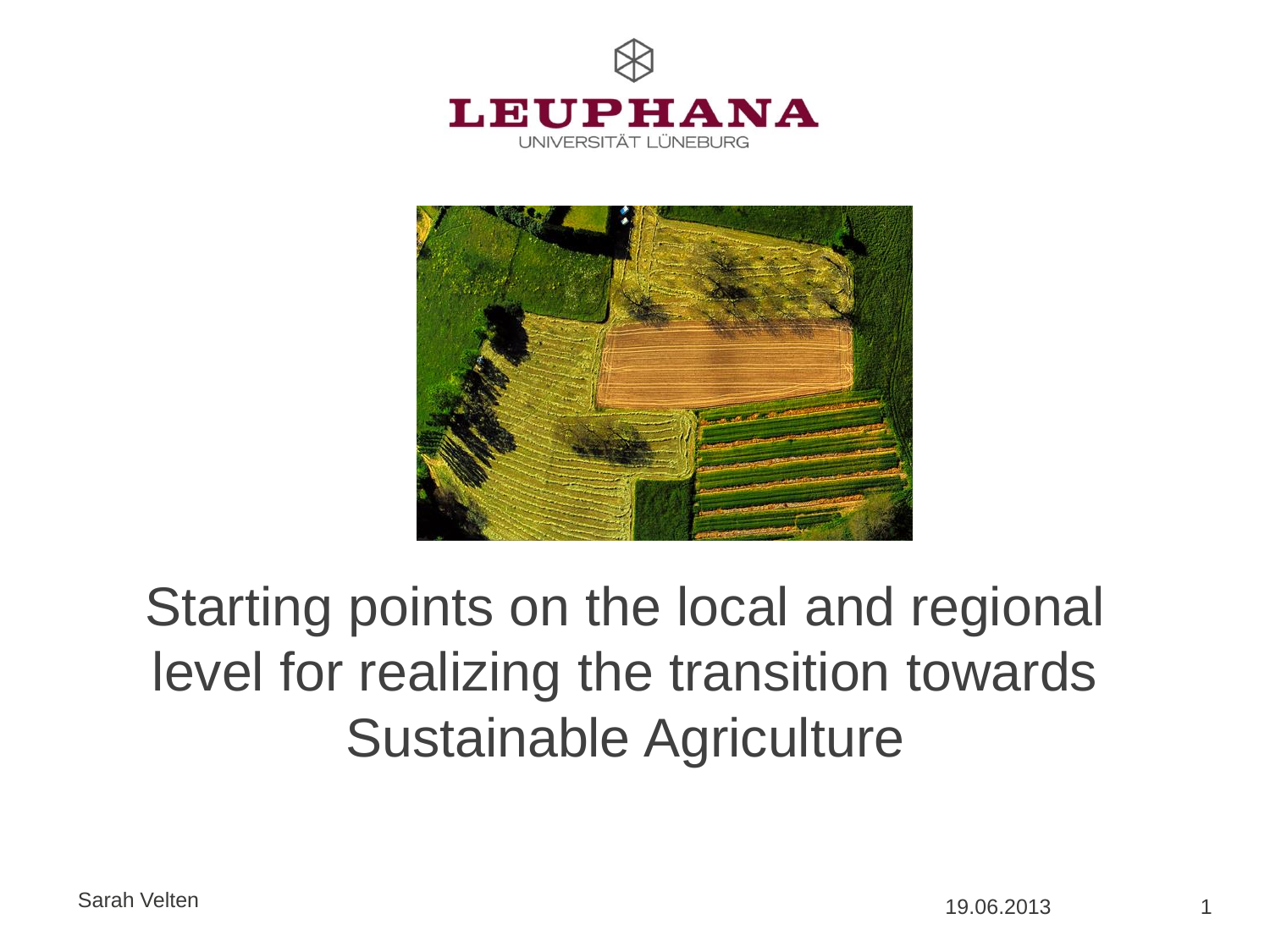

### **Background**

### **Transition to Sustainable Agriculture**

- Sustainable Development as general guiding principle since 1992
- Sector agriculture: more unsustainable than sustainable development

### **Implementation at local and regional level**

- National and international level:
	- **Very important**
	- BUT fundmental changes are difficult to achieve and slow
- **Local and regional level:** 
	- Closer to practical application
	- More homogenous conditions  $\rightarrow$  easier to reach consensus
	- Change can be achieved much faster
	- **-** Local and regional best-practice examples may motivate change on higher levels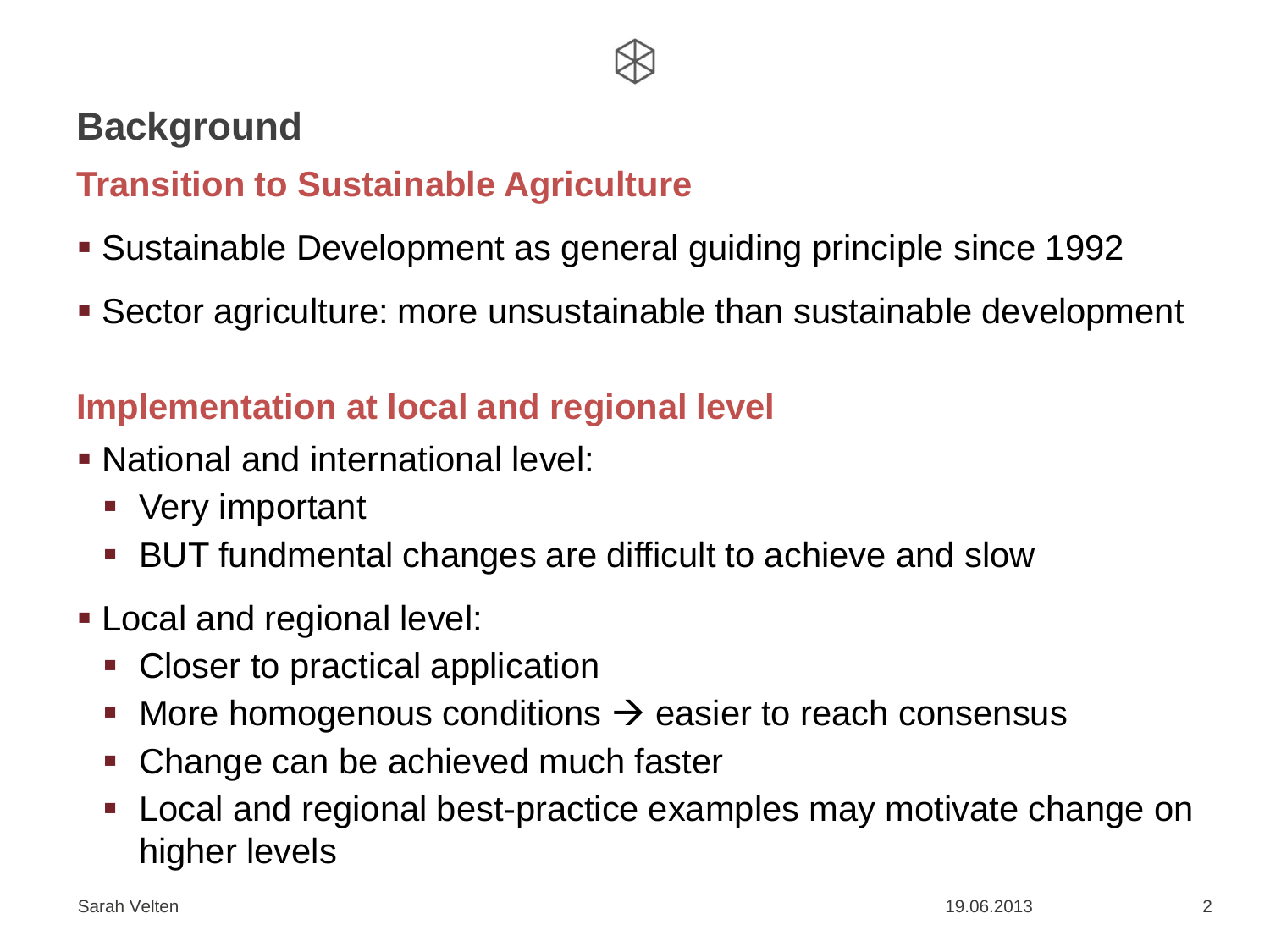

### **Research Questions**

- 1. What is Sustainable Agriculture?
- 2. Which factors on the local and regional level make the realization of a Sustainable Agriculture favor or impede it in general?
- 3. How can such enabling factors be identified as starting points for the transition towards Sustainable Agriculture in a specific region?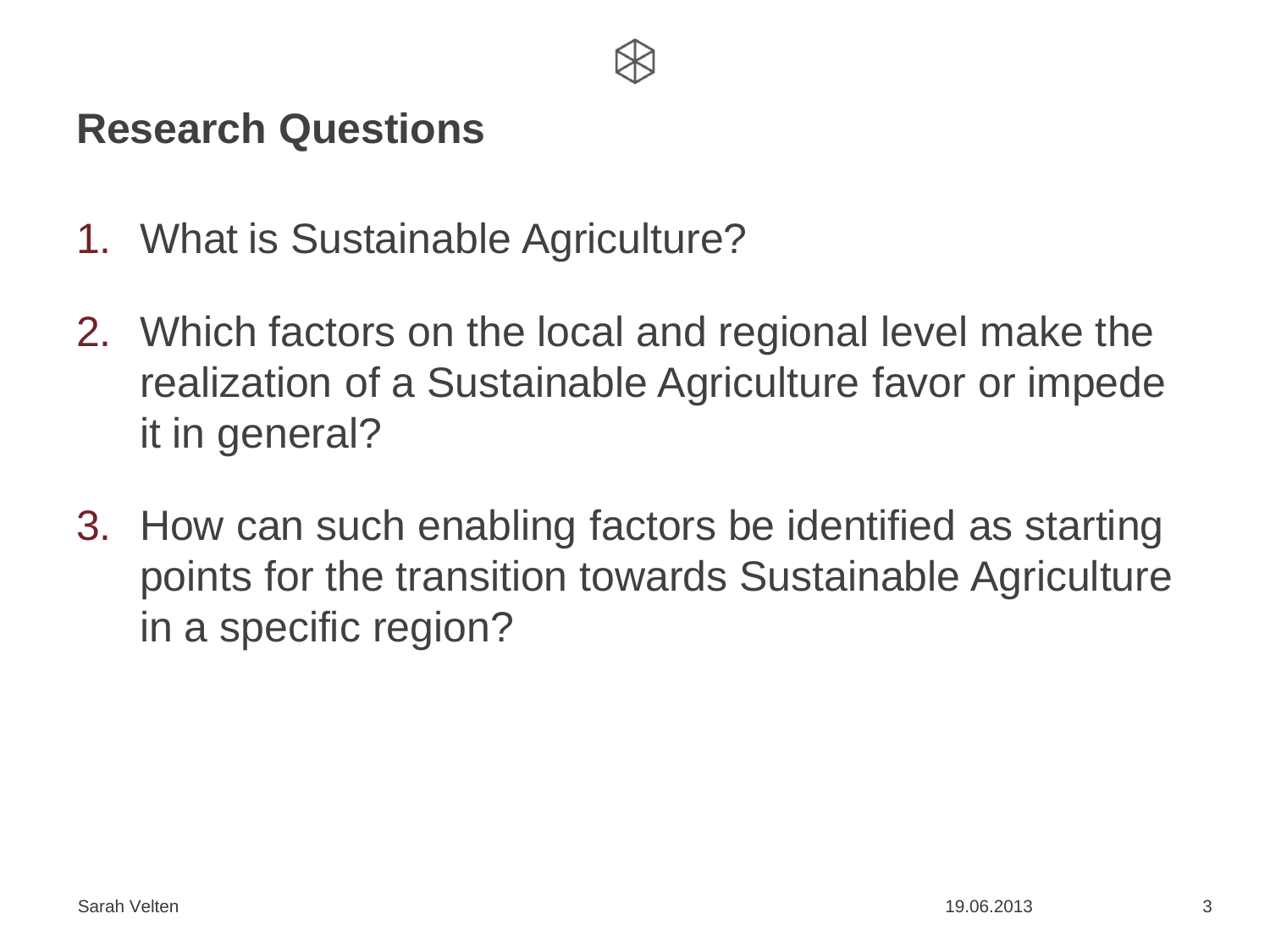## **Approach**

- 1. What is Sustainable Agriculture (SA)?
	- No all-encompassing definition of SA possible
	- Conflicting views about SA
	- Alternative: framing/circumscribing SA
	- Systematic literature review (scientific and non-scientific literature)
	- Which concepts, values, and ideas are associated with SA?
	- Temporal and geographical variation of the relevance of the different aspects associated with SA?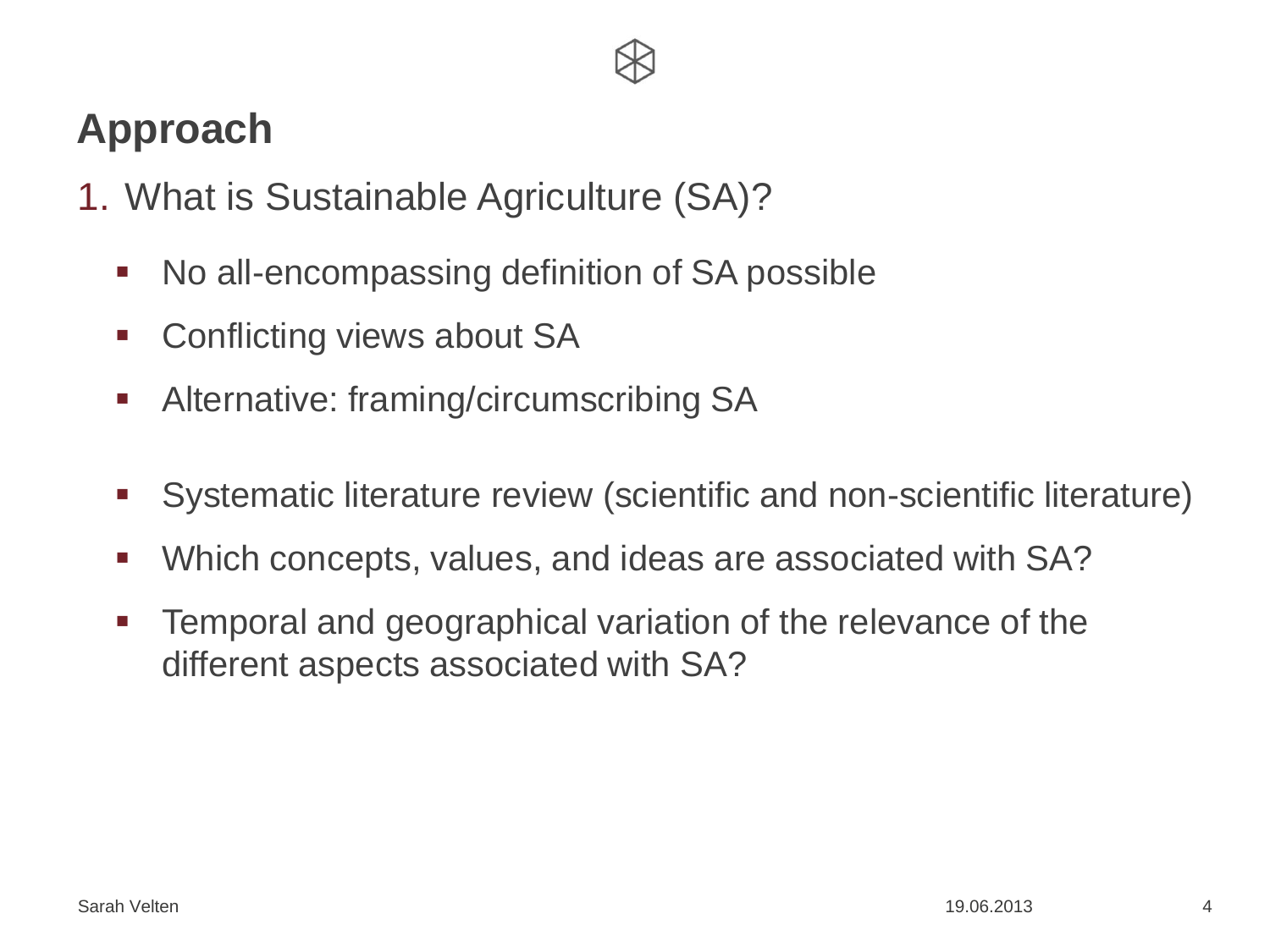## **Approach**

- 2. SA enabling or impeding factors on local and regional level?
	- Analysis of case studies of (partial) implementation of SA on the local or regional level
- 3. Regionally specific starting points for SA?
	- **EXEC** Case Study in the Inkubator region
		- **Expert interviews**
		- Focus group
		- $\rightarrow$  Cooperation with companies in the region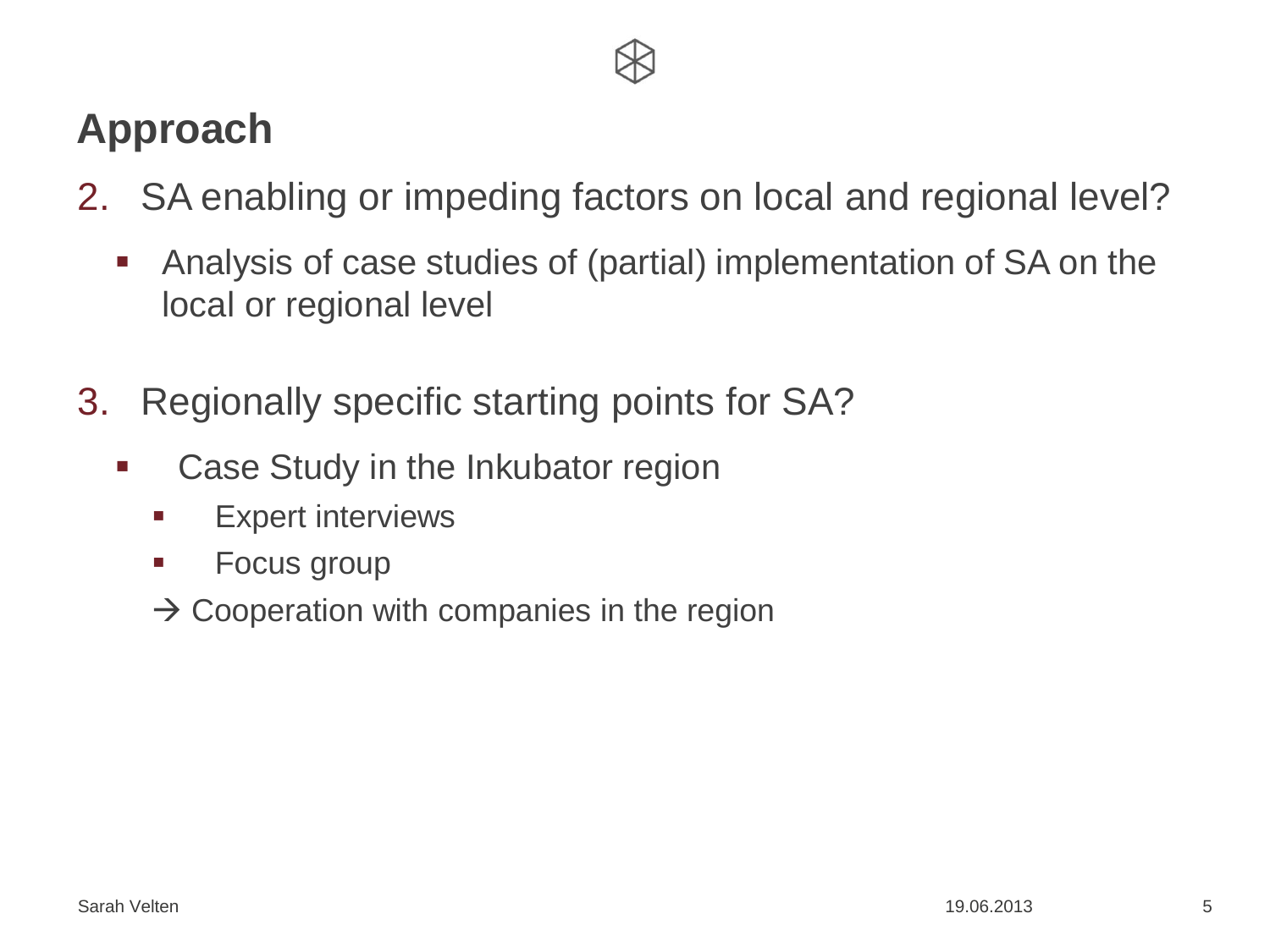

## **Preliminary results for 1st research question**

- 81 categories/aspects associated with Sustainable Agriculture, organized in 3 groups
	- Goals **Vision**
	- **Values & Principles Philosophy**
	- Actions **→ Practices**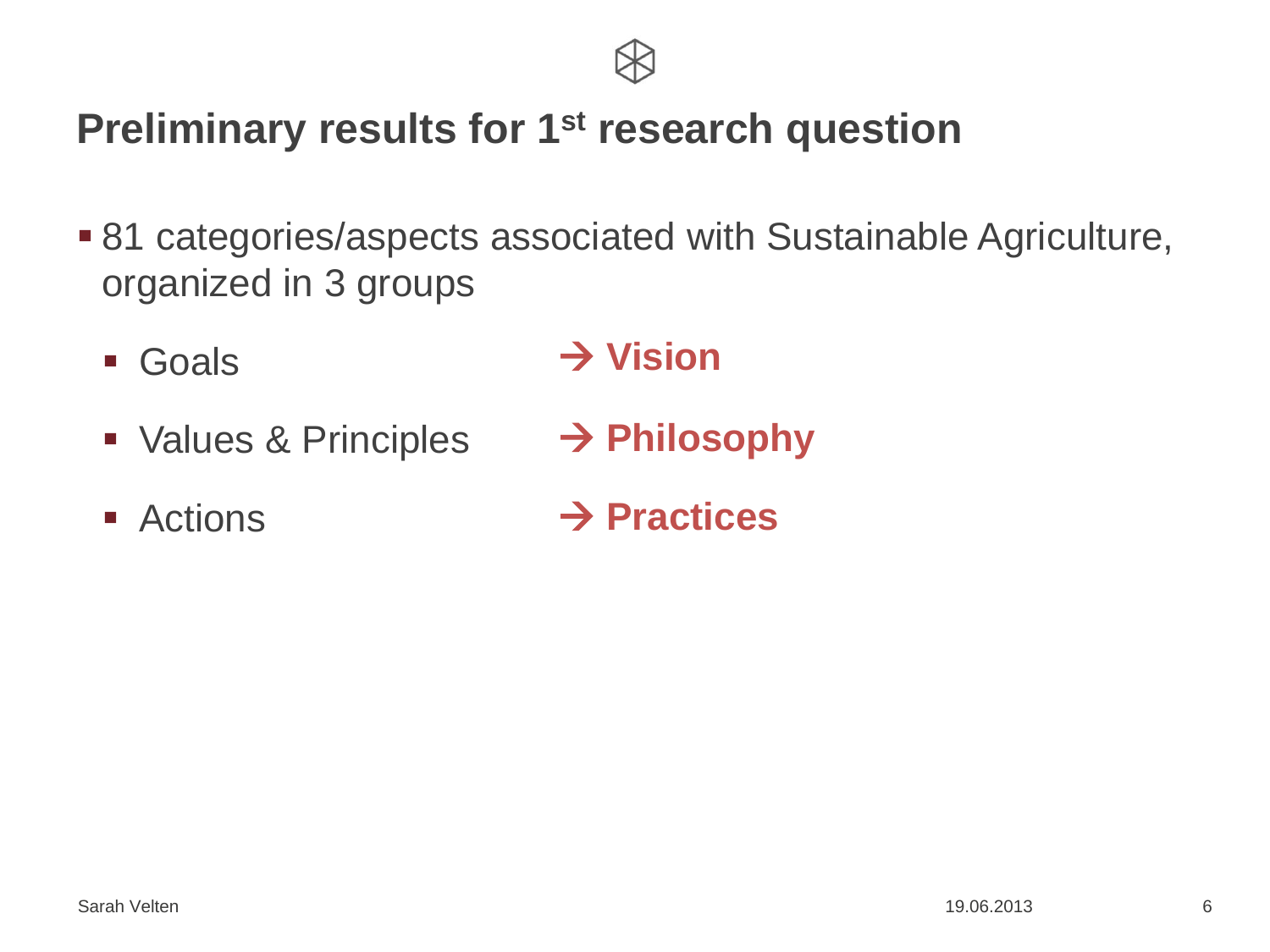

### **Goals**

- Fulfillment of human needs
- Conservation of ecosystem functions
- **Environmental** conservation & improvement
- **Healthy rural economy**
- Quality of Life

…

## **Values & Principles**

- **-** Acceptability
- **Adaptation,** compatibility
- **Communication &** collaboration
- **Decentralization**
- Efficiency
- Equity
- Holistic

…

## **Actions**

- Access
- **Agricultural techniques** and technologies
- **Human capital**
- **Lifestyle &** consumption
- General economic framework
- **Production levels**

■ ……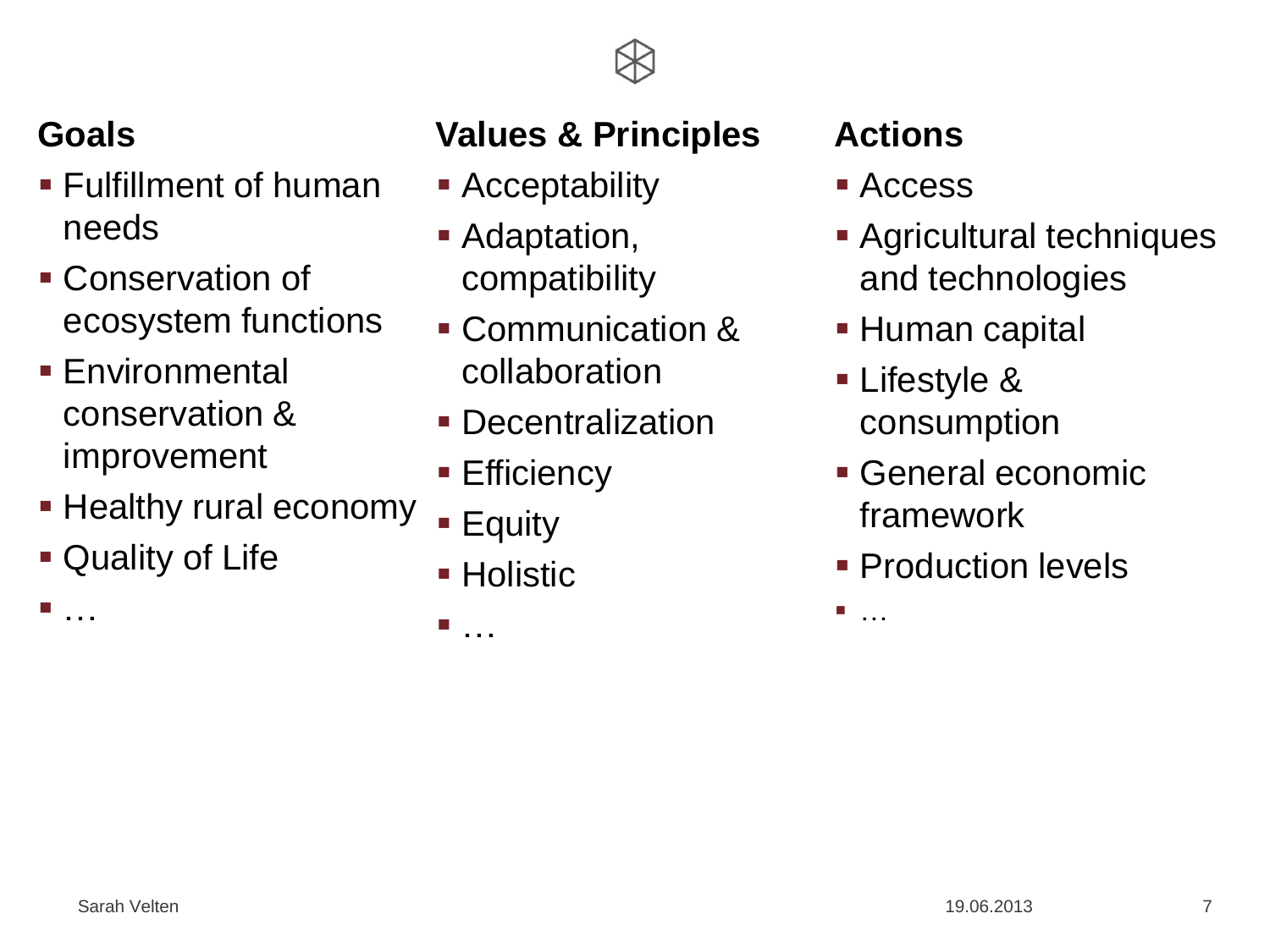

## **Thank you!!**